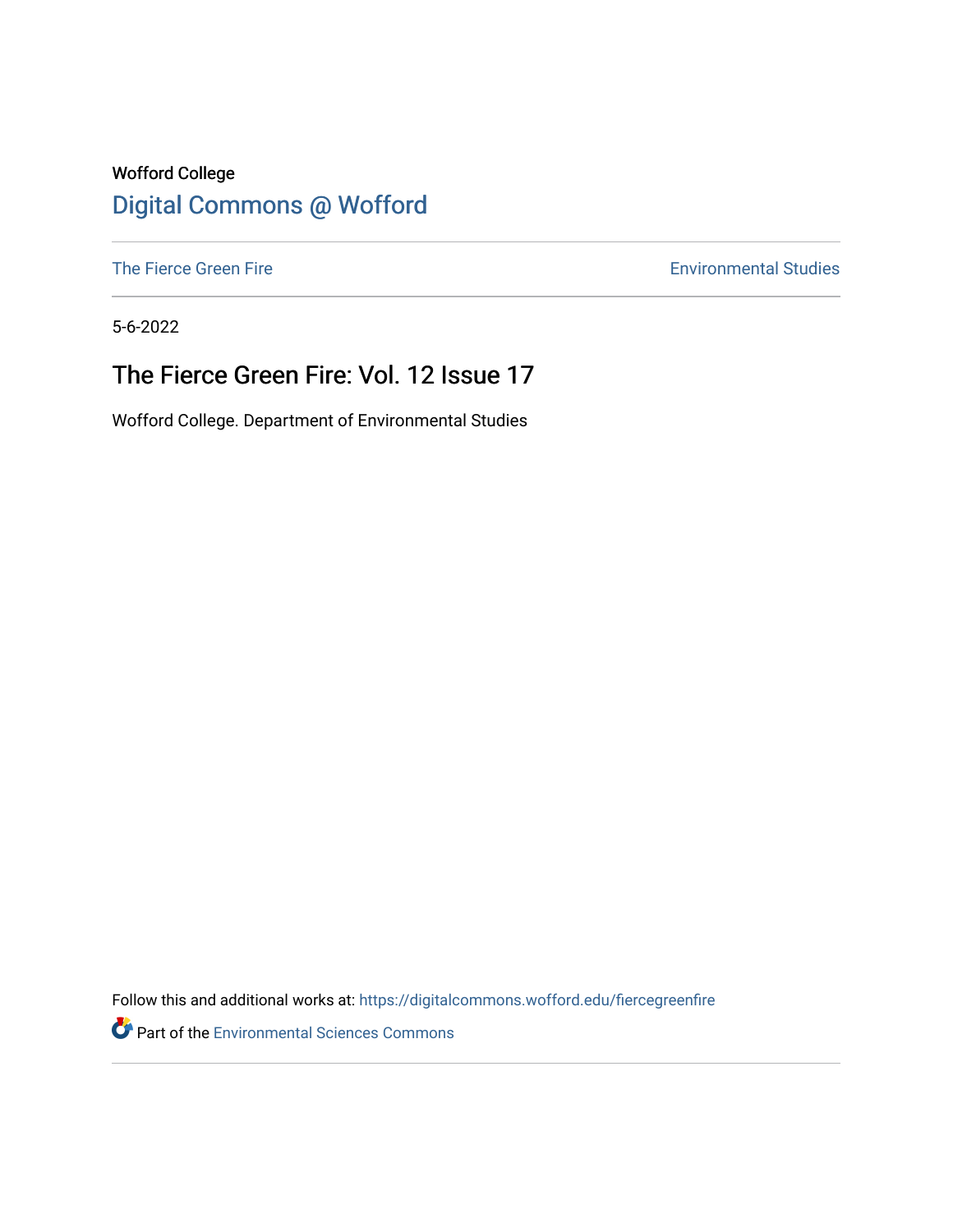



#### Volume 12, Issue 17 ,,,,,,,,,,,,,,,,,,,,,,, *Sustainability and Public Health Lecture by Walker Vincent '24*







Attending Former State Representative Harold Mitchell's lecture at Wofford was truly enlightening to me as a non-Spartanburg resident. Not only was it an excellent presentation of information, but it has lingered within my head and heart. Mr. Mitchell had endured what people would consider unthinkable––he and all the people he knew and loved were contaminated by invisible and deadly chemicals during their young age, some even passed away leaving no understanding of the reason for casualty at the time. After some persistent research, Mr. Mitchell uncovered that his Arkwright neighborhood community was being contaminated by a nearby fertilizer plant which later would be deemed a 'superfund' cleanup site.

The members of the community were told that the site was clean after its closure in the 1980's but this was a lie. Though many people under these circumstances would owe it to chance and go on with their lives, for Harold Mitchell this sparked the beginning of a journey which would lead to the development of millions of dollars of infrastructure aimed to protect poor

communities from the impacts of unjustly applied environmental regulations. While protecting these communities, Mr. Mitchell found correlations between these environmental injustices and other socioeconomic issues. His work would eventually grow into a nationally recognized movement known as ReGenesis, a community-saving organization that brings economic development to neighborhoods around abandoned and potentially deadly sites such as the Arkwright fertilizer plant, and provide access to health care for those impacted.

Harold Mitchell's work has genuinely inspired me to focus on my own community in Charleston, which up until now I imagined a perfect haven to grow up in. But after listening to Mr. Mitchell, I vividly remember waking up in the morning to the smell of sewage from the water treatment facility in the middle of our harbor, or the dramatic change of water color when approaching the local papermill. Certainly not everything is as it seems, and if there is one thing that I have learned from Mr. Mitchell and my environmental studies courses, it's to be the first to ask the questions and the last to give up.

*Students in ENVS 160 traveled to Lake Bowen for a kayaking field trip with Dr. Telligman and resident river guide, Bob Hathcock.*